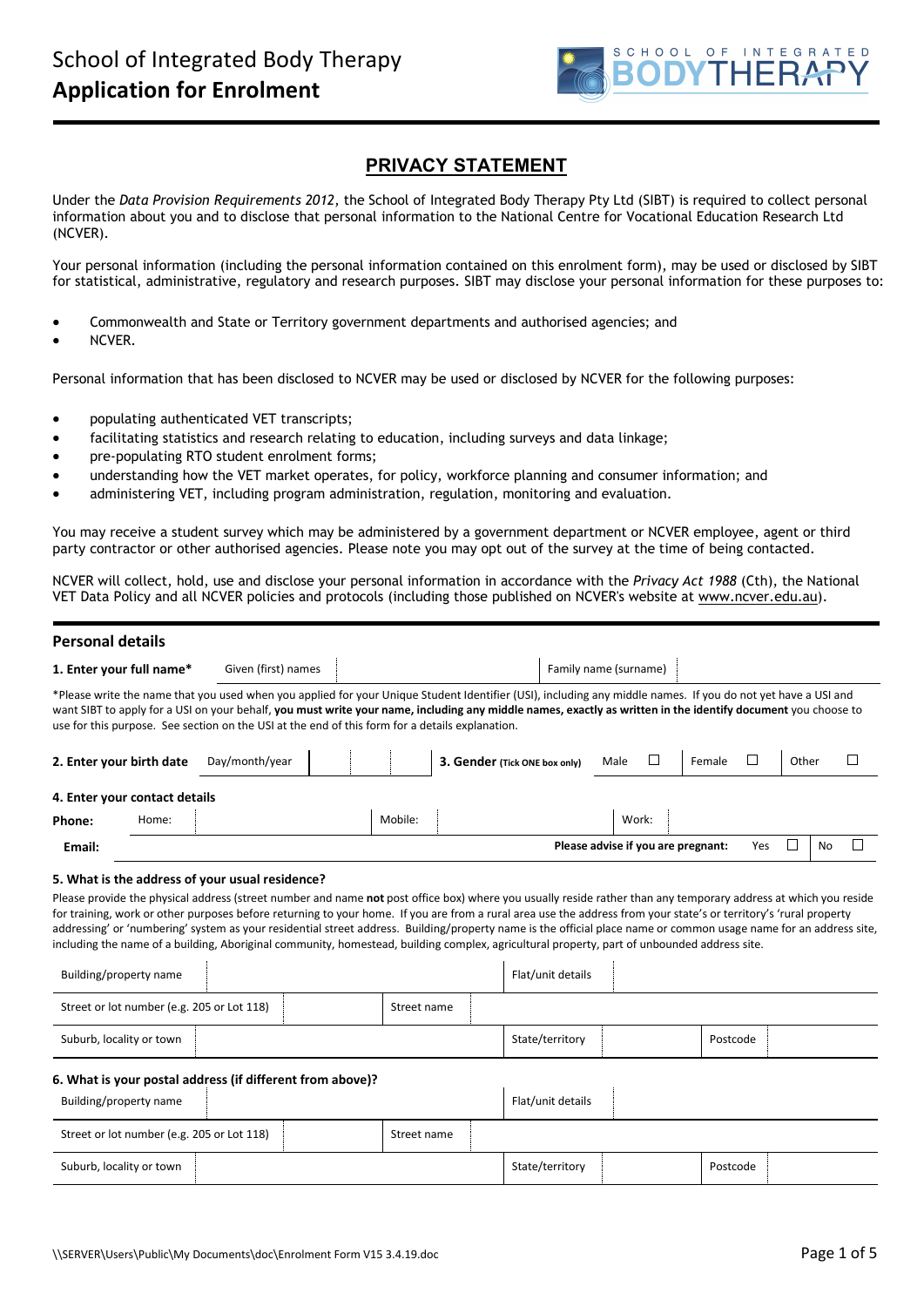| Language and cultural diversity                                                                                                                                                                                                                                                                                                                                        |                             |                |                             |                                               |           |            |                   |                                                              |                                                                                                 |
|------------------------------------------------------------------------------------------------------------------------------------------------------------------------------------------------------------------------------------------------------------------------------------------------------------------------------------------------------------------------|-----------------------------|----------------|-----------------------------|-----------------------------------------------|-----------|------------|-------------------|--------------------------------------------------------------|-------------------------------------------------------------------------------------------------|
| 7. In which country were you born?                                                                                                                                                                                                                                                                                                                                     | Australia                   | $\Box$ 1011    |                             | Other - please specify                        |           |            |                   |                                                              |                                                                                                 |
|                                                                                                                                                                                                                                                                                                                                                                        |                             |                |                             |                                               |           |            |                   |                                                              |                                                                                                 |
| 8. Do you speak a language other than English at home? (If more than one language, indicate the one that is spoken most often)                                                                                                                                                                                                                                         |                             |                |                             |                                               |           |            |                   |                                                              |                                                                                                 |
| $\Box$ 1201<br>No, English only                                                                                                                                                                                                                                                                                                                                        | Yes, other - please specify |                |                             |                                               |           |            |                   |                                                              |                                                                                                 |
| 9. Are you of Aboriginal or Torres Strait Islander origin? (For persons of both Aboriginal and Torres Strait Islander origin, mark both 'Yes' boxes)                                                                                                                                                                                                                   |                             |                |                             |                                               |           |            |                   |                                                              |                                                                                                 |
| ப<br>Yes, Aboriginal<br>No                                                                                                                                                                                                                                                                                                                                             | □                           |                | Yes, Torres Strait Islander | ப                                             |           |            |                   |                                                              |                                                                                                 |
| <b>Disability</b>                                                                                                                                                                                                                                                                                                                                                      |                             |                |                             |                                               |           |            |                   |                                                              |                                                                                                 |
|                                                                                                                                                                                                                                                                                                                                                                        |                             |                |                             |                                               |           | Yes        | ⊔                 | No                                                           |                                                                                                 |
| 10. Do you consider yourself to have a disability, impairment or long-term condition?                                                                                                                                                                                                                                                                                  |                             |                |                             |                                               |           |            |                   |                                                              | $\Box$ No, go to questions 12<br>$\Box$ 15<br>No, go to question 16<br>$\Box$ 524<br>$\Box$ 990 |
| If you indicated the presence of a disability, impairment or long-term condition, please select the area(s) in the following list:                                                                                                                                                                                                                                     |                             |                |                             |                                               |           |            |                   |                                                              |                                                                                                 |
| (You may indicate more than one area) Please refer to the Disability supplement for an explanation of the following disabilities.<br>Hearing/deaf<br>$\Box$ 11                                                                                                                                                                                                         | Physical                    | $\Box$ 12      | Intellectual                | $\Box$ 13                                     | Learning  |            | $\Box$ 14         | Mental illness                                               |                                                                                                 |
| Acquired brain impairment<br>$\Box$ 16                                                                                                                                                                                                                                                                                                                                 | Vision                      | $\Box$ 17      | Medical condition           | $\Box$ 18                                     | Other     |            | $\Box$ 19         | Specify:                                                     |                                                                                                 |
|                                                                                                                                                                                                                                                                                                                                                                        |                             |                |                             |                                               |           |            |                   |                                                              |                                                                                                 |
| <b>Schooling</b>                                                                                                                                                                                                                                                                                                                                                       |                             |                |                             |                                               |           |            |                   |                                                              |                                                                                                 |
| 12. What is your highest COMPLETED school level? (Tick ONE box only)                                                                                                                                                                                                                                                                                                   |                             |                |                             |                                               |           |            |                   |                                                              |                                                                                                 |
| If you are currently enrolled in secondary education, the Highest school level completed refers to the highest school level you have actually completed and not the                                                                                                                                                                                                    |                             |                |                             |                                               |           |            |                   |                                                              |                                                                                                 |
| level you are currently undertaking. For example, if you are currently in Year 10 the Highest school level completed is Year 9.<br>$\Box$ 12                                                                                                                                                                                                                           | Year 10 or equivalent       | $\Box$ 10      |                             | Year 8 or below                               | $\Box$ 08 |            |                   |                                                              |                                                                                                 |
| Year 12 or equivalent                                                                                                                                                                                                                                                                                                                                                  |                             |                |                             |                                               |           |            |                   |                                                              |                                                                                                 |
|                                                                                                                                                                                                                                                                                                                                                                        |                             |                |                             |                                               |           |            |                   |                                                              |                                                                                                 |
| $\Box$ 11                                                                                                                                                                                                                                                                                                                                                              | Year 9 or equivalent        | $\Box$ 09      |                             | Never attended school                         | $\Box$ 02 |            | go to question 14 | Never completed any primary or secondary level education -   |                                                                                                 |
|                                                                                                                                                                                                                                                                                                                                                                        |                             |                |                             | Yes                                           | □ Y<br>No |            | $\Box$ N          |                                                              |                                                                                                 |
|                                                                                                                                                                                                                                                                                                                                                                        |                             |                |                             |                                               |           |            |                   |                                                              |                                                                                                 |
|                                                                                                                                                                                                                                                                                                                                                                        |                             |                |                             |                                               |           |            |                   |                                                              |                                                                                                 |
| 14. Have you SUCCESSFULLY completed any of the following qualifications listed in question 15?                                                                                                                                                                                                                                                                         |                             |                |                             |                                               |           |            | Yes               | □<br>$\Box$<br>No                                            |                                                                                                 |
| 15. If YES, tick ANY applicable boxes.                                                                                                                                                                                                                                                                                                                                 |                             |                |                             |                                               |           |            |                   |                                                              |                                                                                                 |
| Bachelor degree or higher degree                                                                                                                                                                                                                                                                                                                                       | $\Box$ 008                  |                |                             | Certificate IV (or adv cert/technician)       |           | $\Box$ 511 | Certificate I     |                                                              |                                                                                                 |
| Advanced diploma or associate degree                                                                                                                                                                                                                                                                                                                                   | $\Box$ 410                  |                |                             | Certificate III (or trade certificate)        |           | $\Box$ 514 |                   | Other education (including                                   |                                                                                                 |
| Diploma (or associate diploma)                                                                                                                                                                                                                                                                                                                                         | $\Box$ 420                  | Certificate II |                             |                                               |           | $\Box$ 521 |                   | certificates or overseas<br>qualifications not listed above) |                                                                                                 |
| Year 11 or equivalent<br>13. Are you still enrolled in secondary or senior secondary education?<br>Previous qualifications achieved                                                                                                                                                                                                                                    |                             |                |                             |                                               |           |            |                   |                                                              |                                                                                                 |
| <b>Employment</b>                                                                                                                                                                                                                                                                                                                                                      |                             |                |                             |                                               |           |            |                   |                                                              |                                                                                                 |
|                                                                                                                                                                                                                                                                                                                                                                        |                             |                |                             |                                               |           |            |                   |                                                              |                                                                                                 |
|                                                                                                                                                                                                                                                                                                                                                                        |                             |                |                             |                                               |           |            |                   |                                                              |                                                                                                 |
|                                                                                                                                                                                                                                                                                                                                                                        |                             |                |                             |                                               |           |            |                   |                                                              |                                                                                                 |
| Full-time employee                                                                                                                                                                                                                                                                                                                                                     |                             | $\Box$ 01      |                             | Employed - unpaid worker in a family business |           |            |                   | $\Box$ 05                                                    |                                                                                                 |
| Part-time employee                                                                                                                                                                                                                                                                                                                                                     |                             | $\Box$ 02      |                             | Unemployed - seeking full-time work           |           |            |                   | $\Box$ 06                                                    |                                                                                                 |
| 16. Of the following categories, which BEST describes your current employment status? (Tick ONE box only)<br>For casual, seasonal, contract and shift work, use the current number of hours worked per week to determine whether full time (35 hours or more per week) or<br>part-time employed (less than 35 hours per week).<br>Self employed - not employing others |                             | $\Box$ 03      |                             | Unemployed - seeking part-time work           |           |            |                   | $\Box$ 07                                                    |                                                                                                 |

# **(Tick ONE box only)**

| To get a job                    | l 01 | To get a better job or promotion | $\Box$ 05 | To get into another course of study   | $\Box$ 08         |
|---------------------------------|------|----------------------------------|-----------|---------------------------------------|-------------------|
| To develop my existing business | 02   | It was a requirement of my job   | $\Box$ 06 | Personal interest or self-development | $\overline{1}$ 12 |
| To start my own business        | - 03 | I wanted extra skills for my job | □ 07      | Other reasons                         | $\perp$ 11        |
| To try for a different career   | 04   |                                  |           |                                       |                   |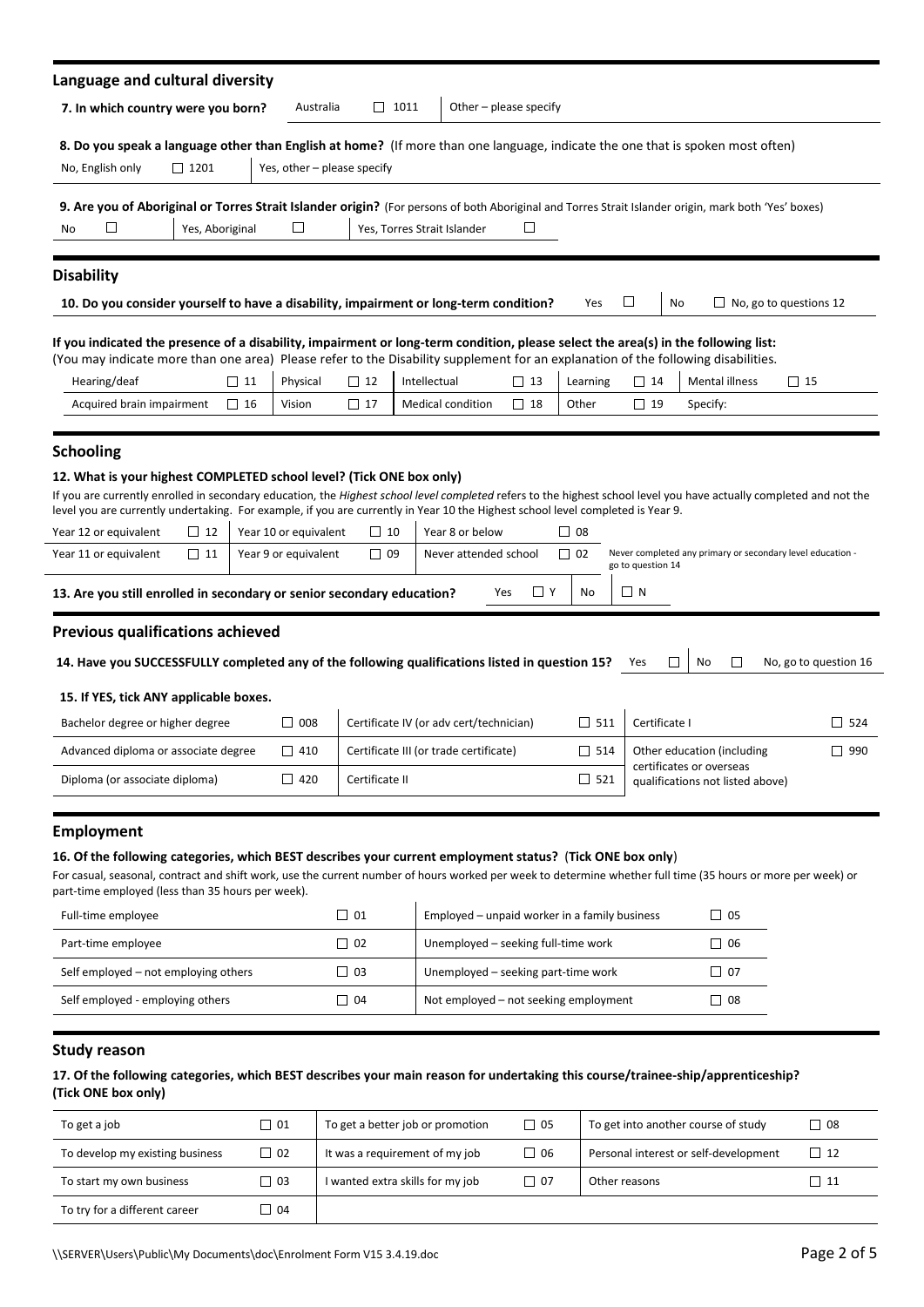#### **Special needs**

18. Do you have any special needs the school needs to be aware of and if so please advise how the school may be able to assist you.

| Yes | $\Box$ Y | No | $\Box$ N | Comment: |
|-----|----------|----|----------|----------|
|     |          |    |          |          |
|     |          |    |          |          |

#### **Unique Student Identifier (USI)**

From 1 January 2015, SIBT can be prevented from issuing you with a nationally recognised VET qualification or statement of attainment when you complete your course if you do not have a Unique Student Identifier (USI). In addition, we are required to include your USI in the data we submit to NCVER. If you have not yet<br>obtained a USI you can apply for it directly at http://www.u your gender as "other" you will need to contact the USI Office for assistance.

#### **19. Enter your Unique Student Identifier (USI)**

# **Disability supplement**

**Introduction** The purpose of the Disability supplement is to provide additional information to assist with answering the disability question.

#### If you indicated the presence of a disability, impairment or long-term condition, please select the area(s) in the following list:

Disability in this context does not include short-term disabling health conditions such as a fractured leg, influenza, or corrected physical conditions such as impaired vision managed by wearing glasses or lenses.

**'11 — Hearing/deaf'** Hearing impairment is used to referto a person who has an acquired mild, moderate, severe or profound hearing loss after learning to speak, communicates orally and maximises residual hearing with the assistance of amplification. A person who is deaf has a severe or profound hearing loss from, at, or near birth and mainly relies upon vision to communicate, whether through lip reading, gestures, cued speech, finger spelling and/or sign language.

**'12 — Physical'** A physical disability affects the mobility or dexterity of a person and may include a total or partial loss of a part of the body. A physical disability may have existed since birth or may be the result of an accident, illness, or injury suffered later in life; for example, amputation, arthritis, cerebral palsy, multiple sclerosis, muscular dystrophy, paraplegia, quadriplegia or post-polio syndrome.

**'13 — Intellectual'** In general, the term 'intellectual disability' is used to refer to low general intellectual functioning and difficulties in adaptive behaviour, both of which conditions were manifested before the person reached the age of 18. It may result from infection before or after birth, trauma during birth, or illness.

**'14 — Learning'** A general term that refers to a heterogeneous group of disorders manifested by significant difficulties in the acquisition and use of listening, speaking, reading, writing, reasoning, or mathematical abilities. These disorders are intrinsic to the individual, presumed to be due to central nervous system dysfunction, and may occur across the life span. Problems in self regulatory behaviours, social perception, and social interaction may exist with learning disabilities but do not by themselves constitute a learning disability.

**'15 — Mental illness'** Mental illness refers to a cluster of psychological and physiological symptoms that cause a person suffering or distress and which represent a departure from a person's usual pattern and level of functioning.

'16 — Acquired brain impairment' Acquired brain impairment is injury to the brain that results in deterioration in cognitive,<br>physical, emotional or independent functioning. Acquired brain impairment can occur as a result tumour, accidents, violence, substance abuse, degenerative neurological diseases or stroke. These impairments may be either temporary or permanent and cause partial or total disability or psychosocial maladjustment.

**'17 — Vision'** This covers a partial loss of sight causing difficulties in seeing, up to and including blindness. This may be present from birth or acquired as a result of disease, illness or injury.

**'18 — Medical condition'** Medical condition is a temporary or permanent condition that may be hereditary, genetically acquired or of unknown origin. The condition may not be obvious or readily identifiable, yet may be mildly or severely debilitating and result in fluctuating levels of wellness and sickness, and/or periods of hospitalisation; for example, HIV/AIDS, cancer, chronic fatigue syndrome, Crohn's disease, cystic fibrosis, asthma or diabetes.

**'19 — Other'** A disability, impairment or long-term condition which is not suitably described by one or several disability types in combination. Autism spectrum disorders are reported under this category.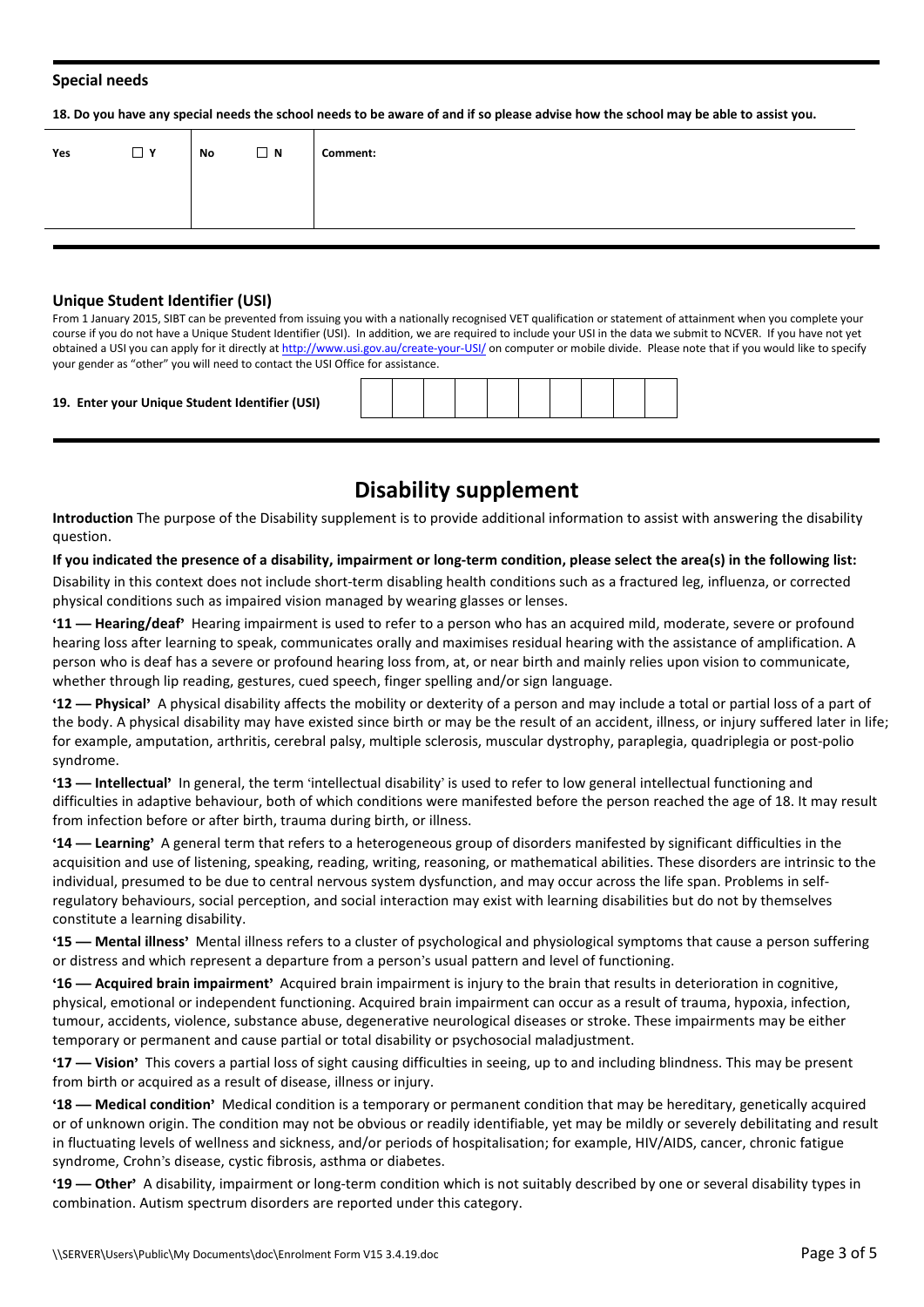#### **Enrolment**

|                                                                   |                                                           |  | I wish to enrol in the following course/courses (Please tick boxes) |                                                |                               |                               |                                              |  |                                          |  |  |
|-------------------------------------------------------------------|-----------------------------------------------------------|--|---------------------------------------------------------------------|------------------------------------------------|-------------------------------|-------------------------------|----------------------------------------------|--|------------------------------------------|--|--|
| HLT42015 Certificate IV in Massage Therapy                        |                                                           |  |                                                                     |                                                |                               |                               | HLT52015 Diploma of Remedial Massage         |  |                                          |  |  |
| Other Workshops / Courses / Modules                               |                                                           |  |                                                                     |                                                | Venue:                        |                               | $\Box$ Charmhaven $\Box$<br>Other (specify): |  |                                          |  |  |
| $\Box$ Remedial                                                   | <b>Trigger Point</b>                                      |  |                                                                     | Sports Massage                                 |                               |                               | Lymphatic Massage                            |  | Myofascial Release Part 1                |  |  |
| Working with Clients Chronic Diseases<br>$\Box$ Pregnancy Massage |                                                           |  |                                                                     |                                                |                               | Reflexology for Relaxation    |                                              |  | <b>Hot Stone Therapy</b><br>$\mathbf{L}$ |  |  |
|                                                                   | $\Box$ Canine Remedial Massage 1                          |  |                                                                     | Myofascial Release Diploma                     | Workshop: Location<br>Dates:  |                               |                                              |  |                                          |  |  |
| $\Box$ Other (specify):                                           |                                                           |  |                                                                     |                                                |                               |                               |                                              |  |                                          |  |  |
| Bridging/Upgrade/Updates                                          |                                                           |  |                                                                     |                                                |                               |                               |                                              |  |                                          |  |  |
| $\Box$ A&P                                                        | Safe Practices<br><b>Business Studies</b><br>$\mathsf{L}$ |  |                                                                     |                                                | <b>Professional Expertise</b> | $\sqsupset$ Client Care 1 & 2 |                                              |  | $\Box$ The Law & Work Practices          |  |  |
| RPL Fee                                                           |                                                           |  |                                                                     | Other:                                         |                               |                               |                                              |  |                                          |  |  |
|                                                                   |                                                           |  |                                                                     | Course fees must be included with application. |                               |                               |                                              |  |                                          |  |  |

| Payment                        |             |  |  |                                                              |  |  |  |  |                                                                                                       |  |  |
|--------------------------------|-------------|--|--|--------------------------------------------------------------|--|--|--|--|-------------------------------------------------------------------------------------------------------|--|--|
| $\Box$ Cash                    |             |  |  |                                                              |  |  |  |  | Cheque/Money order – Please make cheques payable to School of Integrated Body Therapy (not SIBT)      |  |  |
| Direct Deposit<br>$\mathbf{L}$ |             |  |  | Please include your name and "course payment" in description |  |  |  |  | BSB: 082 677 - Account No: 695673534 - Account Name: School of Integrated Body Therapy<br>- Bank: NAB |  |  |
| $\Box$ Credit Card             | $\Box$ Visa |  |  | $\Box$ Mastercard                                            |  |  |  |  |                                                                                                       |  |  |
| Cardholders name:              |             |  |  |                                                              |  |  |  |  | Expiry Date: mm/yy                                                                                    |  |  |
| Card number:                   |             |  |  |                                                              |  |  |  |  | <b>CCV</b>                                                                                            |  |  |
|                                |             |  |  |                                                              |  |  |  |  |                                                                                                       |  |  |

#### **Payment, continued**

| Enrolment Fee \$198 (non refundable)       | Payable only if this is your first training with SIBT |    |
|--------------------------------------------|-------------------------------------------------------|----|
| HLT42015 Certificate IV in Massage Therapy | Course Fee                                            | Ş  |
| HLT52015 Diploma of Remedial Massage       | Course Fee                                            | \$ |
| Workshop / Course / Module                 | Workshop / Course / Module Fee                        | \$ |
| <b>RPL Fee</b>                             | RPL Course/Workshop/Title ______________              | \$ |
| Other                                      |                                                       | \$ |
| <b>TOTAL FEE</b>                           |                                                       | \$ |
| <b>LESS DEPOSIT</b>                        |                                                       | \$ |
| Office Use Only:                           | Amount to be Direct Debited:                          | \$ |

## **Acknowledge / Sign**

I acknowledge that I have read, understand and agree to abide by the Rules and General Conditions as set by the School of Integrated Body Therapy on this application for enrolment and that industry codes of conduct apply while I am a student studying massage. I understand that once a program has commenced (course materials given/emailed) all fees are owed to the Schoolof Integrated Body Therapy.I understand a copy of photo ID will be required for authentication and verification purposes. I understand I will need to apply for a Unique Student Identifier (USI). I also understand that it is my responsibility to stay informed in regard to the School of Integrated Body Therapy's policies and procedures and to ask questions if clarification is required in regard to my participation in the school.

| Signed:  |                   |                                                                                                                                                  | Date:                           |  |
|----------|-------------------|--------------------------------------------------------------------------------------------------------------------------------------------------|---------------------------------|--|
|          |                   | Office Use Only: $\Box$ Checked $\Box$ Signed/dated $\Box$ Receipted on SmartSoft $\Box$ Course/Direct Debit amount checked $\Box$ Photo ID copy |                                 |  |
| Enrol \$ | Direct Debit Form | Deposit Paid \$                                                                                                                                  | Cash/Credit card/Direct Deposit |  |